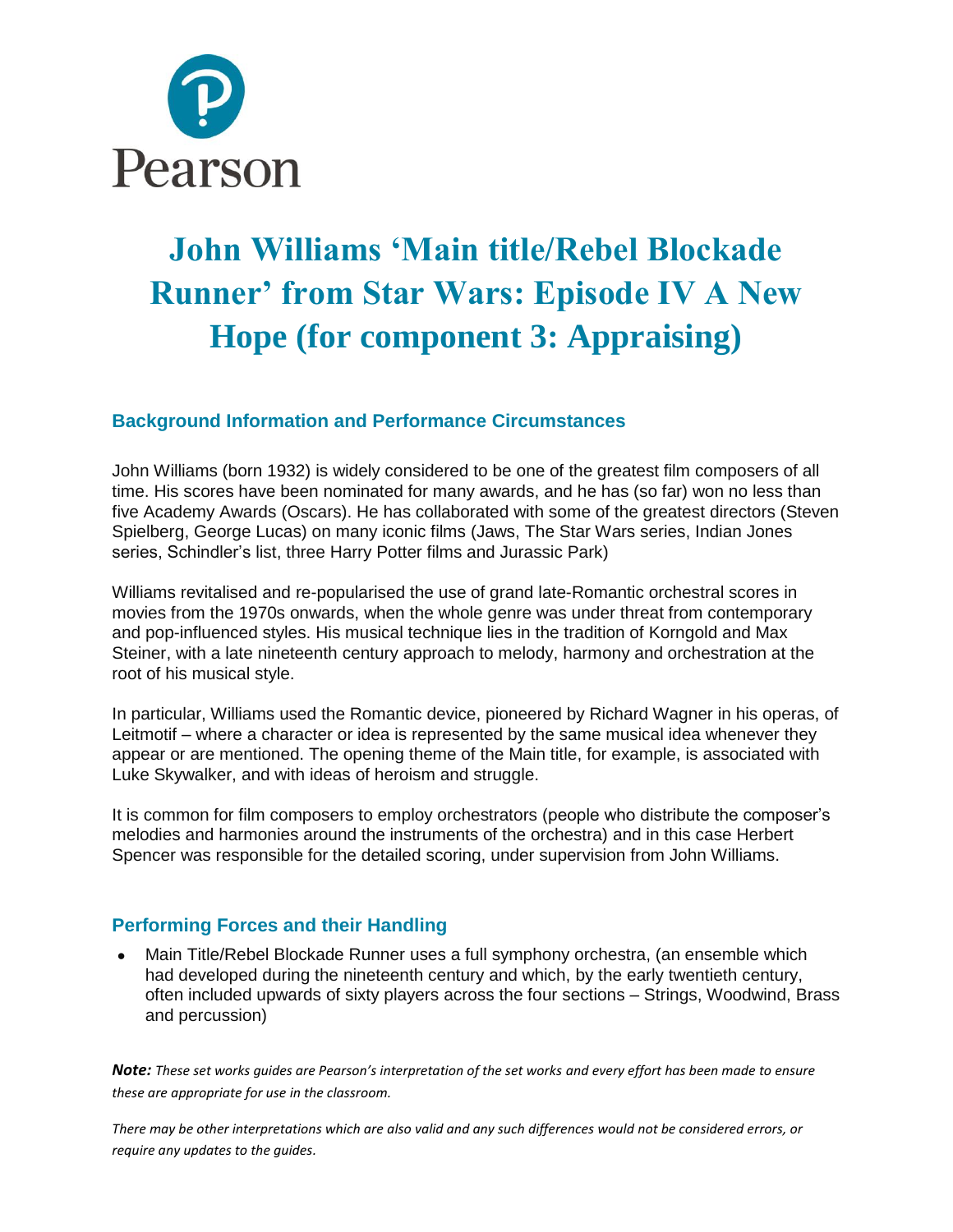- o 3 Flutes (3<sup>rd</sup> also playing Piccolo) 2 Oboes, 2 Clarinets, Bass Clarinet, 2 Bassoons
- o 4 Horns, 3 Trumpets, 3 Trombones and Tuba
- o Timpani, Triangle, Snare Drum, Tam-Tam, Glockenspiel, Vibraphone and Cymbals
- o Piano/Celeste and Harp
- o Strings
- Traditional symphonic/Romantic treatment of the orchestra with much doubling of parts (more than one instrument playing a particular idea at once, sometimes an octave or more apart)
- Relatively few uses of solo timbres or lighter textures mostly quite thickly scored
- Williams avoids the use of any electronic effects or of synthesisers in this score a surprising decision perhaps, particularly in the late 1970s, when such technology was so important in popular music, and had been used in many film scores, especially those with a futuristic theme.

| $1 - 3$    | <b>Introduction</b>     | Dominated by Fanfare-like figures in the<br>$\bullet$<br>brass. Rapid repeated notes develop quickly<br>into staccato triplet figures, with free imitation<br>between Trombones and Trumpets<br>Inverted tonic pedal played tremolando in<br>the Violins<br>In Quadruple time<br>Played ff<br>$\bullet$                       |
|------------|-------------------------|-------------------------------------------------------------------------------------------------------------------------------------------------------------------------------------------------------------------------------------------------------------------------------------------------------------------------------|
| $4 - 7$    | Main theme (A)          | Heroic leitmotif/main theme, played by high<br>$\bullet$<br><b>Trumpets</b><br>Punctuating syncopated (offbeat) chords in<br>Brass/lower strings/Bassoons with rhythm<br>emphasised by snare drum<br>Upper woodwind and violins play tremolando<br>chords and continue inverted tonic pedal from<br>Introduction<br>Played ff |
| $8 - 113$  | Main theme repeated (A) | Trumpets play melody again<br>$\bullet$<br>Inverted tonic pedal idea varied by semiquaver<br>$\bullet$<br>lower auxiliary figure on alternate beats<br>Accompaniment changed slightly to allow a<br>descending bass                                                                                                           |
| $114 - 20$ | Contrasting section (B) | Contrasting melody played by all strings apart<br>$\bullet$<br>from Double basses - doubled across three<br>octaves<br>Important notes of the melody picked out in the<br>Glockenspiel<br>Accompanying block chords in Horns/Piano<br>(LH)/Oboe<br>Harmony reinforced by triplet figures in Piano<br>(RH)/Harp/Flute/Clarinet |

*Note: These set works guides are Pearson's interpretation of the set works and every effort has been made to ensure these are appropriate for use in the classroom.*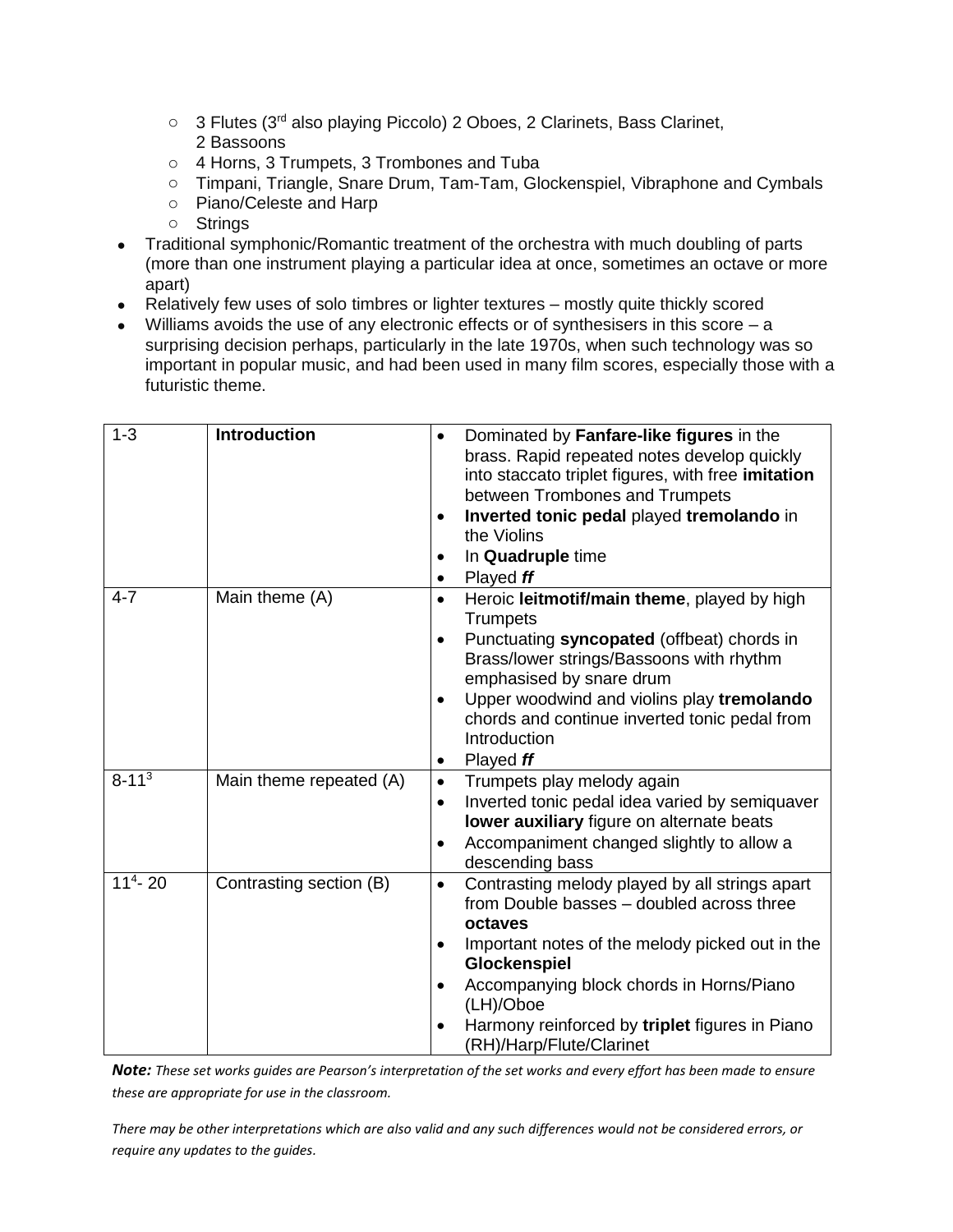|           |                             | Bars 12-15 Dominant pedal in Bass<br>$\bullet$<br>instruments         |
|-----------|-----------------------------|-----------------------------------------------------------------------|
|           |                             | Played <i>mf</i>                                                      |
| $21 - 29$ | Main theme (A) played       | Melody doubled across three octaves in<br>$\bullet$                   |
|           | twice                       | Violin/Viola/Cello/Horn/Trumpet                                       |
|           |                             | 'Rushing' upwards scale-like passages in<br>$\bullet$                 |
|           |                             | woodwind                                                              |
|           |                             | Punctuating syncopated (offbeat) chords                               |
|           |                             | similar to those in bars 4-7                                          |
|           |                             | Harp glissando at bar 29 provides an effective<br>$\bullet$           |
|           |                             | link to next section                                                  |
|           |                             | Played ff<br>$\bullet$                                                |
| 30-32     | Link                        | Fanfare-like material, related to the<br>$\bullet$                    |
|           |                             | Introduction, building up a chord using                               |
|           |                             | repeated quaver/triplet semiquaver rhythm                             |
|           |                             | Rapid ascending (rising) sequential figures in<br>$\bullet$           |
|           |                             | Strings/Bassoons/Flutes                                               |
| 33-35     | Transition                  | Strange, unstable harmonies sustained by<br>$\bullet$                 |
|           |                             | Brass and woodwind                                                    |
|           |                             | Rapid arpeggio (broken chord) figures in<br>$\bullet$                 |
|           |                             | strings<br>General diminuendo (lessening of volume)                   |
| 36-38     | Star-filled sky             | $\bullet$<br>Much lighter texture $-$ played pp at first<br>$\bullet$ |
|           |                             | Piccolo melody accompanied by held<br>$\bullet$                       |
|           |                             | chords/arpeggios in                                                   |
|           |                             | woodwind/Vibraphone/Harp/Celeste/Violin                               |
| 39-41     | Appearance of planets and   | Scurrying upward figures in strings<br>$\bullet$                      |
|           | increase in tension         | Block chords build up and crescendo<br>$\bullet$                      |
|           |                             | (increase in volume) in Trombones and Horns                           |
| 42-43     | Spaceship appears           | Low C pedal played ff by bass instruments and<br>$\bullet$            |
|           |                             | accompanied by huge Tam-tam (gong) stroke                             |
|           |                             | Timpani hammers out an ominous rhythm<br>$\bullet$                    |
|           |                             | Brass play two chordal figures which<br>$\bullet$                     |
|           |                             | represent the Imperial forces                                         |
| 44-50     | Larger spaceship in pursuit | <b>Dissonant</b> (clashing) chords, played in<br>$\bullet$            |
|           | firing at the first         | rhythmic unison, across the orchestra                                 |
|           |                             | ff<br>$\bullet$                                                       |
|           |                             | ritardando (slowing down) and a pause<br>$\bullet$                    |
|           |                             | emphasise effect here                                                 |
|           |                             | change to triple time<br>$\bullet$                                    |
| 51-60     | Battle continues and action | fast Tempo<br>$\bullet$                                               |
|           | then switches to inside the | Strings/lower Brass and woodwind play an                              |
|           | rebel craft                 | <b>Ostinato</b> figure on the note C                                  |
|           |                             | Brass and upper woodwind play dramatic<br>$\bullet$                   |
|           |                             | triads, similar to those heard in 42/43, to                           |
|           |                             | accompany shots of the Imperial forces                                |

*Note: These set works guides are Pearson's interpretation of the set works and every effort has been made to ensure these are appropriate for use in the classroom.*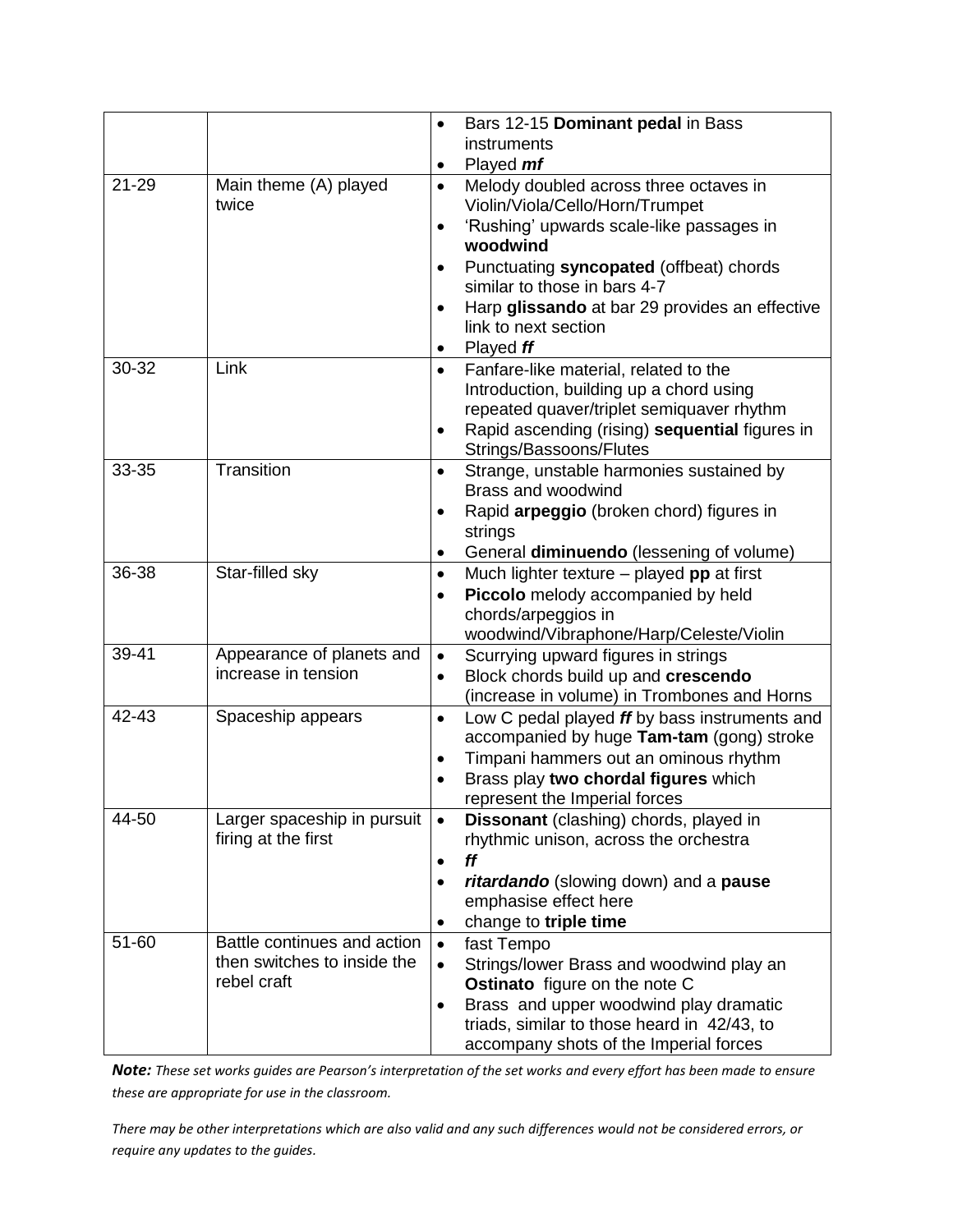|  | The sustained low C fades away in        |
|--|------------------------------------------|
|  | Cello/Bass/Bass Clarinet as the cue ends |

#### **Texture**

- This extract is dominated by various types of **homophonic** (tune and accompaniment) texture
	- $\circ$  Both the Main them A and its contrasting melody B are largely accompanied by block chords, arpeggios or rhythmic articulations of chords
	- $\circ$  From bar 4 onwards the texture is mostly melody-dominated homophony, with the (often) octave doubled tune supported by block or articulated chords
- For more details of the variety of orchestral textures used in this extract please see Performing forces table (above)
- A variety of **pedal textures** are used in this extract
	- o Inverted tonic pedal in the Introduction and during the first playing of the Main Title Theme
	- o **Dominant pedal** from bars 12-15
- **Ostinato** textures 51-60.

#### **Structure**

• The structure of this extract is intended to match and reinforce the opening section of the film

| $1 - 3$    | Introduction                      | 'Star Wars' logo appears                                                   |
|------------|-----------------------------------|----------------------------------------------------------------------------|
| $4 - 7$    | Main theme<br>(A)                 | 'Crawling' text moves across the screen,<br>setting the scene for the film |
| $8 - 113$  | Main theme<br>repeated.<br>'A)    | 'Crawling' text moves across the screen,<br>setting the scene for the film |
| $114 - 20$ | Contrasting<br>section (B)        | 'Crawling' text moves across the screen,<br>setting the scene for the film |
| $21 - 29$  | Main theme<br>(A) played<br>twice | 'Crawling' text moves across the screen,<br>setting the scene for the film |
| 30-38      |                                   | A black screen is revealed as star-filled<br>space                         |
| 39-41      |                                   | The camera pans downwards, revealing<br>two planets, and then a third      |
| 42-43      |                                   | A spaceship comes into view                                                |
| 44-50      |                                   | Pursued and attacked by a much larger<br>craft                             |
| 51-60      |                                   | Action switches to the inside of the Rebel<br>craft                        |

*Note: These set works guides are Pearson's interpretation of the set works and every effort has been made to ensure these are appropriate for use in the classroom.*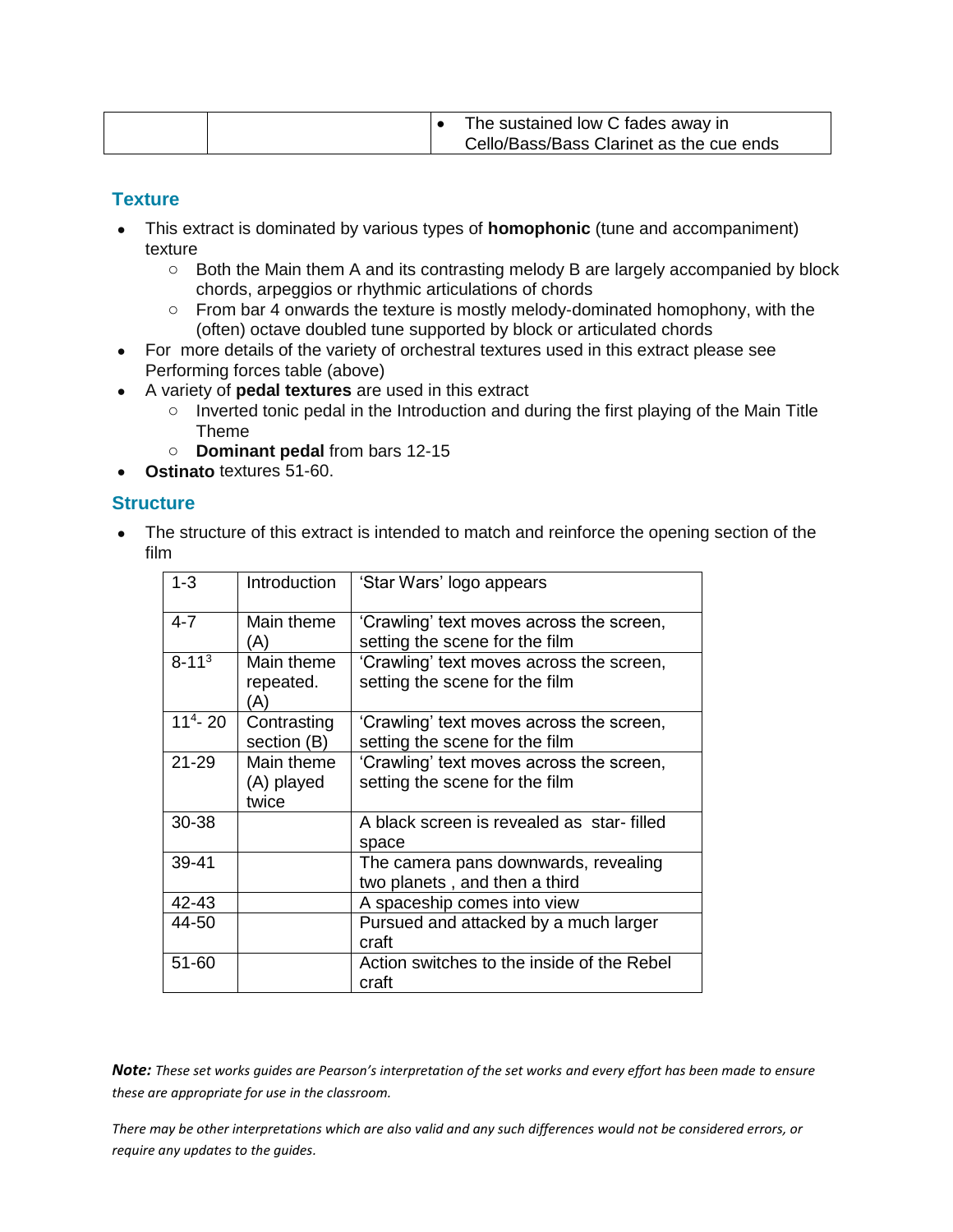- The main theme section (Bars 1-29) follows a conventional pattern, in which regular four bar phrases are used to construct a longer musical structure with an AABA shape. This is a **musical** shape
- The remainder of the extract takes its shape from the **narrative/action** on the screen and so has less of a purely musical structure

# **Tonality**

- This extract is in a clear Bb major for the first 29 bars
- From bar 30 onwards the tonality becomes less clear, with more unstable harmonies and progressions
- At bar 36 the music modulates to C Major (with added Ab)
- The music from bar 42 onwards is more based around the note C, often heard as a bass pedal
- More complex chords and much **dissonance** make some of the passage from 41-60 almost **atonal** (without key) at times and the passage from 51-60 combines elements of **bitonality** (two keys at once)

# **Harmony**

- The harmony is predominantly **tonal** (based around a key note and its scale), but does not always use chords I, IV and V in conventional progressions, such as cadences
- Major and minor chords, mostly in root position and first inversion, are used as the basis for the harmonic style
- There are few conventional cadence points
- More complex chords and progressions are used
	- $\circ$  The harmonies of the opening Fanfare are use chords built up of fourths, rather than thirds – this is called **Quartal harmony**
	- o In bars 4-7 almost half the chords use **Quartal harmony** usually where chord V might otherwise have been used
	- o The end of the first phrase in the A section (bar 7) features an **Imperfect cadence** a progression landing on the **dominant chord (V)**. However, the three chords that precede chord V move in parallel motion by semitone steps and the Ab major chord immediately before the F major dominant is not a chord within Bb major: this chord moves by a **third** downwards to the

F major chord. (Most cadence progressions move by fourths or fifths.)

- o Another 'foreign' chord can be found at bar 15 beat 1, where a Db major chord moves to F major, this time by **rising** a third (**tertiary relationship**)
- o The harmonies in bars 33, 34 and 35 mix elements of different chords simultaneously to produce strange, unstable effects. For example, bar 33 mixes elements from C major and Db major
- $\circ$  Bars 36-38 uses a C major chord 'inflected' by notes from C minor an Ab, and, in the Piccolo melody, a Bb. This produces a rich, vibrant effect

*Note: These set works guides are Pearson's interpretation of the set works and every effort has been made to ensure these are appropriate for use in the classroom.*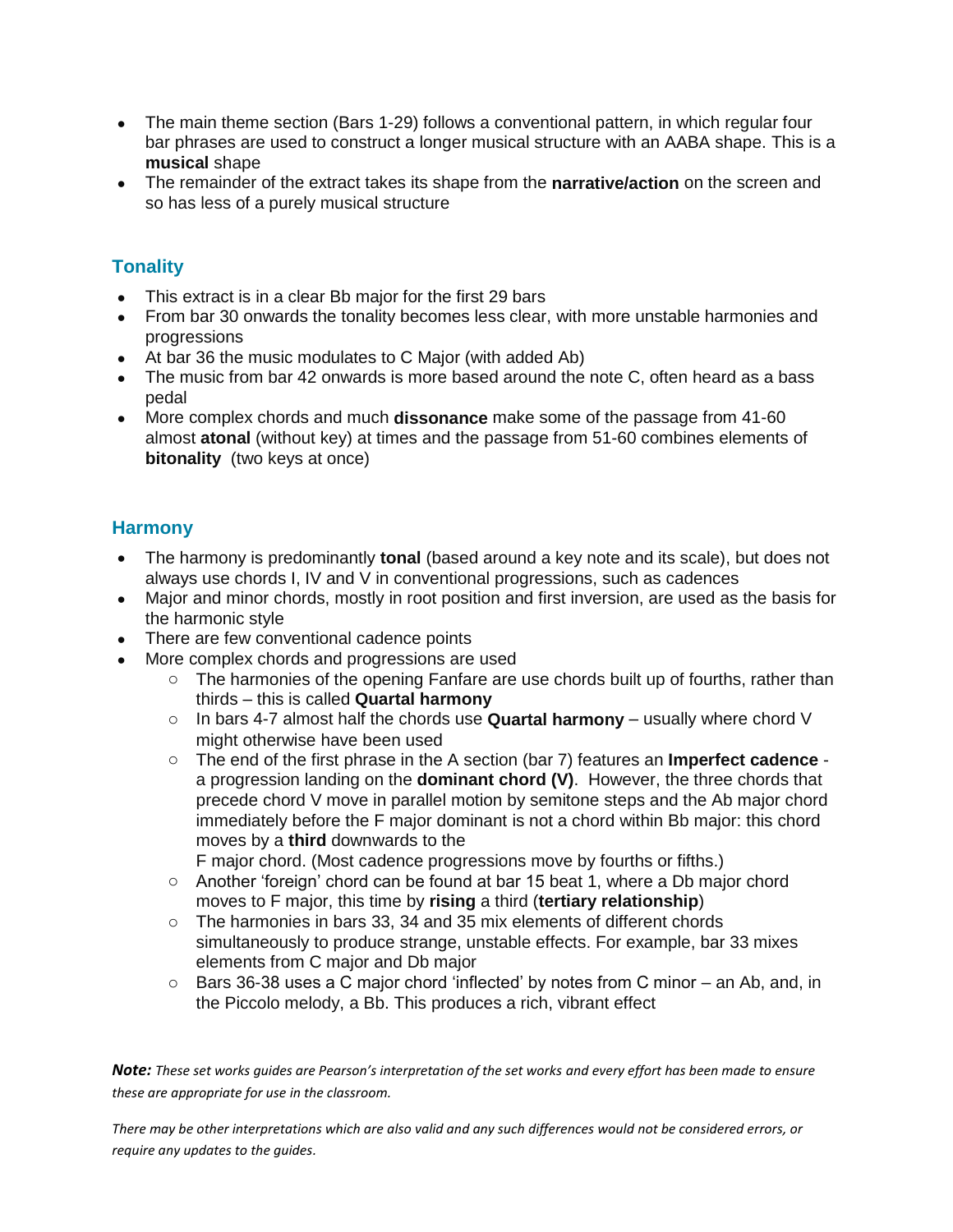- $\circ$  Bars 39-41 the strings and brass are in different keys, the overall effect being almost **atonal**
- o At bar 44, the hammered unison chords are **dissonant** (clashing), with strong clashes between the two pairs of notes used - C/Db and F/G. This type of closelyspaced chord is called a **cluster**
- o Use of **Tritone (augmented fourth / diminished fifth)** in bar 44 G Db
- $\circ$  The chords played above the pulsating ostinato C from bar 51 are again from a different key – firstly Db major and later Fb (E) major

#### **Melody**

- Williams' melodies are memorable, and are an important factor in the success of his scores
- The **opening three bars** use a combination of gestures commonly associated with Fanfares:
	- o Rapid repeated notes, on the Tonic, Bb
	- $\circ$  Triplet arpeggio-like figures but based around leaps of a fourth, rather than thirds
	- $\circ$  The notes F-Bb and Eb feature most prominently here, with the addition of Ab in Horn and Tuba. (This four note chord (F Bb Eb Ab) is used in the harmonisation of the Main Theme that follows.)
	- o The Trumpet idea in bars 2 and 3 also features the leap of a (minor) **seventh**, from F to Eb, an interval that also features prominently in the **Main theme (A**)
- The **Main Star Wars Theme** is made up of two ideas
	- o **Main Theme (A)** is one of the most well-known themes in recent movie history
	- o It consist of a **four bar** idea, which is repeated to form an eight-bar phrase
	- o As with most successful melodies, it uses a careful balance of **stepwise** motion and **leaps**
	- o Bar 1 contains a **rising perfect fifth** idea, from **Tonic** to **Dominant** notes, which immediately creates a heroic feel, appropriate to the character of Luke Skywalker, and to the struggle of the rebels. (Williams also uses a prominent rising fifth at the beginning of the 'Flying Theme' from 'ET'.)
	- o Bars 2 and 3 are identical, with the most prominent feature being the leap of a **minor seventh** onto the Bb on beat two. The falling fourth from beat two to four contains the same two notes (Bb and F) as bar one, but moving downwards in an **inversion**
	- o Bar 4 uses an **auxiliary** figure to reach the **supertonic** (2nd note of the scale) C, which prepares for the repeat of the idea
	- $\circ$  Bars 2, 3 and 4 are all based on the same rhythm, with the combination of triplet quavers to create excitement and the tied minim across beats two and three to create tension.
	- o **Main Theme (B)** is again a four-bar idea, which is repeated slightly altered and extended on the second playing. It has a less forceful character and provides an effective contrast
	- o **(B)** begins with an **anacrusis** (upbeat) figure heard first on the last beat of bar 11
	- o Although there is much more stepwise movement in this idea, it still has a **rising sixth**, which appears in bars 12 and 14

*Note: These set works guides are Pearson's interpretation of the set works and every effort has been made to ensure these are appropriate for use in the classroom.*